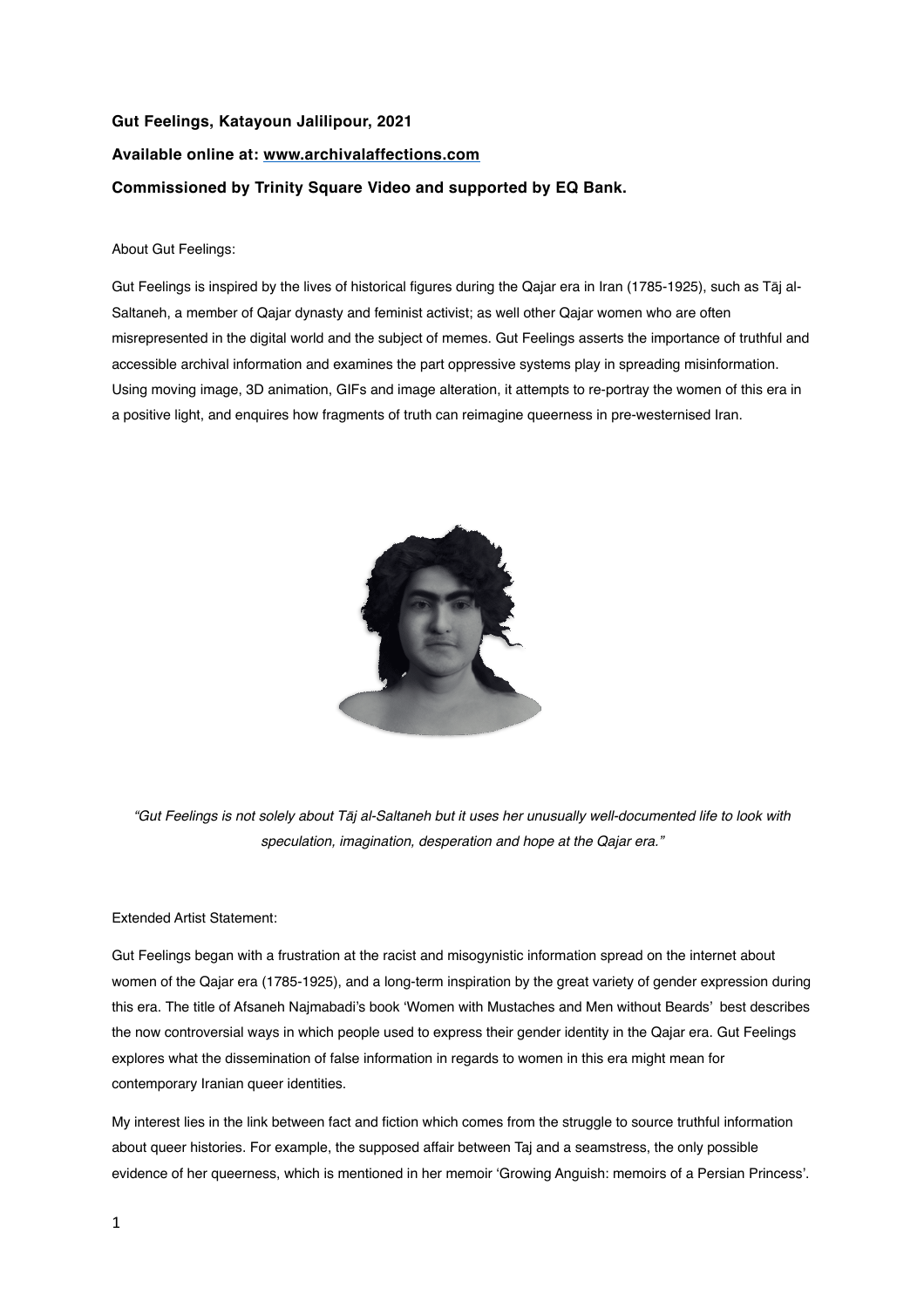I am not strictly interested in proving that this affair happened, or even proving that queerness has always existed in Iran, but instead, I'm interested in the feelings of struggle and the need for such proof.

The title Gut Feelings refers to knowing that queerness has always existed within the ancestry of your own culture but simultaneously feeling that this truth has been concealed. As someone with that 'gut feeling' I am compelled to share it.

Zahra Khanum Tāj al-Saltaneh (1884–1936), one of the daughters of Naser al-Din Shah, dared to be different in an era where women did not have many fundamental rights. Her documented experiences as an unconventional person, a rebel and a rule breaker, helped me speculate about what might have been and what might become. These fragments of truth and fiction expose the potentials for queerness during this time. I use the word 'fragments' because often these archival documentations are not the whole truth due to a variety of reasons, the main one being censorship. Gut Feelings is not solely about Tāj al-Saltaneh but it uses her unusually welldocumented life to look with speculation, imagination, desperation and hope at the Qajar era. The desperation for something to hold on to as proof of different lives lived before us is an important step to begin with in reconstructing queer histories.

Archives are supposed to hold historical accuracy, but only certain histories have been documented and the histories deemed unimportant have fallen through the cracks of erasure. Therefore we feel the need to recreate fictional histories that we know must have existed, but have not much proof for. This becomes queer fictionmaking. And it begs the question, what lengths do we go to, to create the fictional queer histories we want to see and believe in. This is often done through a utopian and fantasy approach. In the case of the Qajar era, there were many political issues that cannot be ignored; financial despair, legalisation of slavery, westernisation of the country and taking away women's right to religious clothing. To overlook the class issues, and in the case of Tāj al-Saltaneh, her supposed affair with a seamstress, there are power balances that cannot not be ignored for the sake of queer fiction making. These tropes are very often used in mainstream queer period dramas (e.g. Portrait of a Lady on Fire, 2019; The Handmaiden, 2016). Ultimately, if we want to create new fictional archives, we cannot borrow from the same oppressive archiving methods of the past.

Tāj al-Saltaneh had access to a different kind of life due to her position in the royal family. Her privileges as a rich and educated woman helped her to enact change. I like to think about the lives of women who didn't have such privileges. The queer intimacies behind closed doors that were never documented. Taj's writing and the writings about her life has allowed me to imagine all the unwritten possibilities for queerness for these forgotten women.

Tāj al-Saltaneh was involved in the start of the Iranian feminist movement, she was a founding member of '*Anjoman Horriyyat Nsevan'* or 'the Society of Women's Freedom'. In secret, she planned a women's march to the parliament, against her own father's government. However, like her father, she was eager for more western ways to govern the country, and modern practices of feminism. In her memoir she wrote: "Persian women have been set aside from humankind and placed together with cattle and beasts. They live their entire lives of desperation in prison, crushed under the weight of bitter ordeals. At the same time, they see and hear from afar and read in the newspapers about the way in which suffragettes in Europe arise with determination to demand their rights". I am interested in the idea of women being set aside from humankind and grouped with 'beasts'. In today's internet meme culture, Taj al Saltaneh and other Qajar women are ridiculed for their gender expressions, for example their facial hair (e.g.moustache, unibrow, sideburns). Hair is something that is often equated to uncivilisation or looking 'beastly', something historically used against women of colour, to measure their cleanliness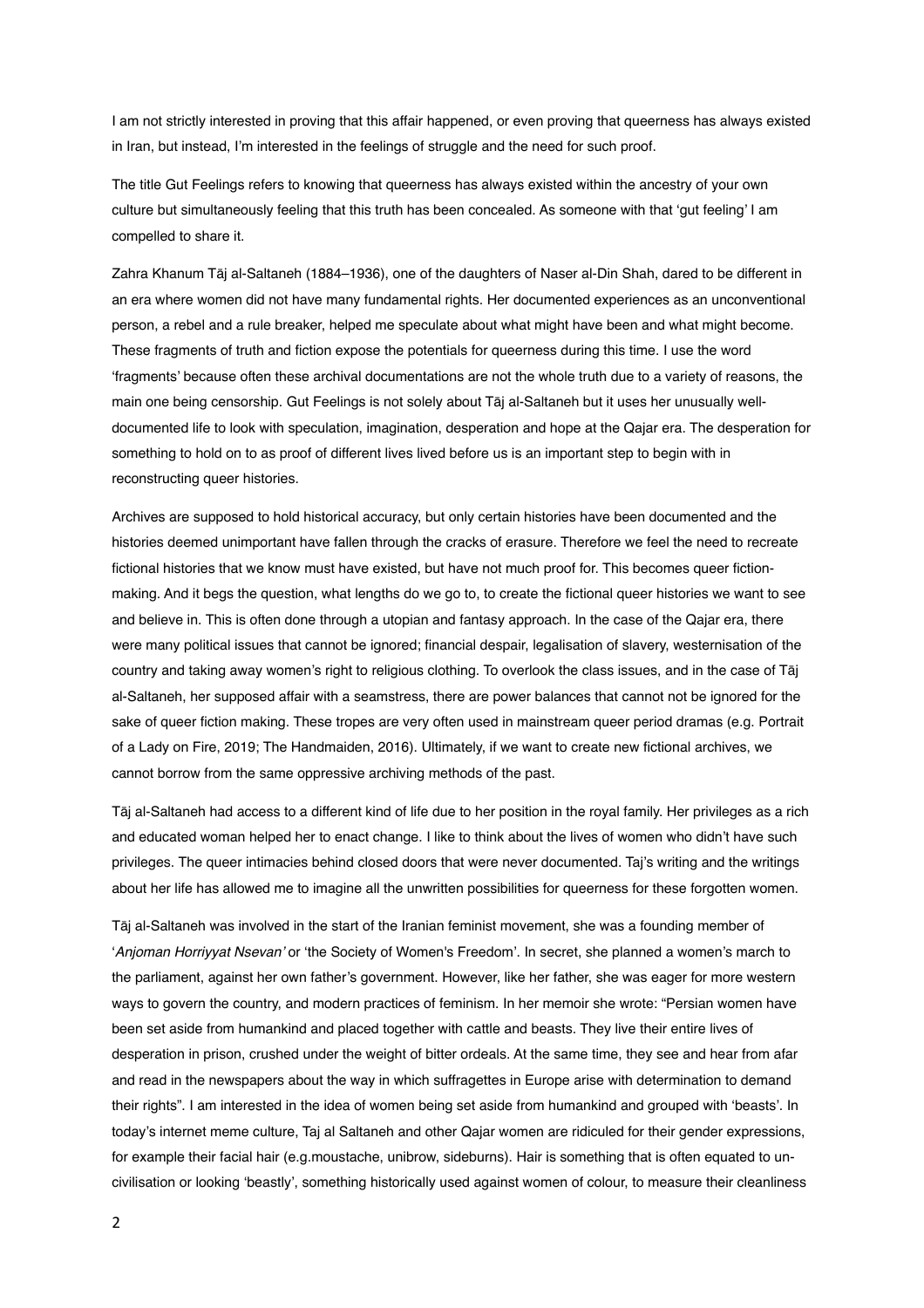and even sanity. Maybe, being beastly can be a radical virtue that is celebrated, and it could open doors towards freedom from the binary gender expression, created by western colonisation and imperialism.

Through this research and the series of works created as part of Gut Feelings, I explore what it would look like if westernisation wasn't pushed into Iranian culture. The GIFs showing queer intimacies, made up of Qajar paintings and photographs are an exploration of these ideas.

Racialisation and archival inaccuracy is also explored through the mix-up of Tāj al-Saltaneh and Maria Anna's (1606-1646) images on the internet, which represents 'whiteness' as the 'antagonist'. This is about unethical archiving as a product of systematic oppressions. This digital misrepresentation symbolises the Iranian obsession with whiteness. Not only to look white, but to act 'whiteness', and to live out the fantasy of whiteness. Maria Anna's facial features represent everything Tāj al-Saltaneh and I myself are not, and everything Tāj al-Saltaneh and the women in her family have been ridiculed for lacking, on the internet.

Gut Feelings explores how these historical figures, specifically gender non-conforming women, exist on the internet, where they have no power or influence. The memes made about Tāj-al Saltaneh, Esmat od-Dowleh and the other women in their family, plus the misinformation spread about them, all bring to light the ugly truth about how systematic oppression operates in today's meme culture.

What is left out of our identity once we only exist on the web, are images and texts that don't speak for the full lived experience of a person and can be easily manipulated. In a way I use this manipulation in the digital 3D format (Figures 3, 4, 5) to explore if existing in more dimensions provides a fuller scope of a person's life. I attempt to alter and queer artworks that are products of the male gaze, from or inspired by the Qajar era (Figures 1 and 2), Images of women, partially nude with pale skin and drawings of straight couples copulating, are all manipulated, altered and queered.

The fragments of truth are spread throughout the works in Gut Feelings, looking for stories that have not been told, reading between the lines and through manipulated imagery. Gut Feelings brings what is missed out of Iran's archives into light, in a performative and lively manner. It creates space for those who have fallen through the cracks of archiving, those who did not have their stories documented.

Gut Feelings comes from a deep need for visualising queer desires, outside of the heterosexual and male gaze, and envisioning a world outside of the desire for western values where queerness can become mundane.

Reference and credit list:

• Gif references in order of appearance on the web page:

1- Collage GIF made from a series of paintings from the Qajar era.

2- A queering edit of 'Persian Couple Copulating' from a Persian Erotic Manuscript, found at the Welcome Collection online archive.

3, 4, 5- Portraits of Katayoun Jalilipour, Taj al-Saltaneh and Maria Anna of Spain. 3D animation design by Sharif Elsabagh.

6- GIF of 'Two Qajar Women' photographed by Antoin Sevruguin.